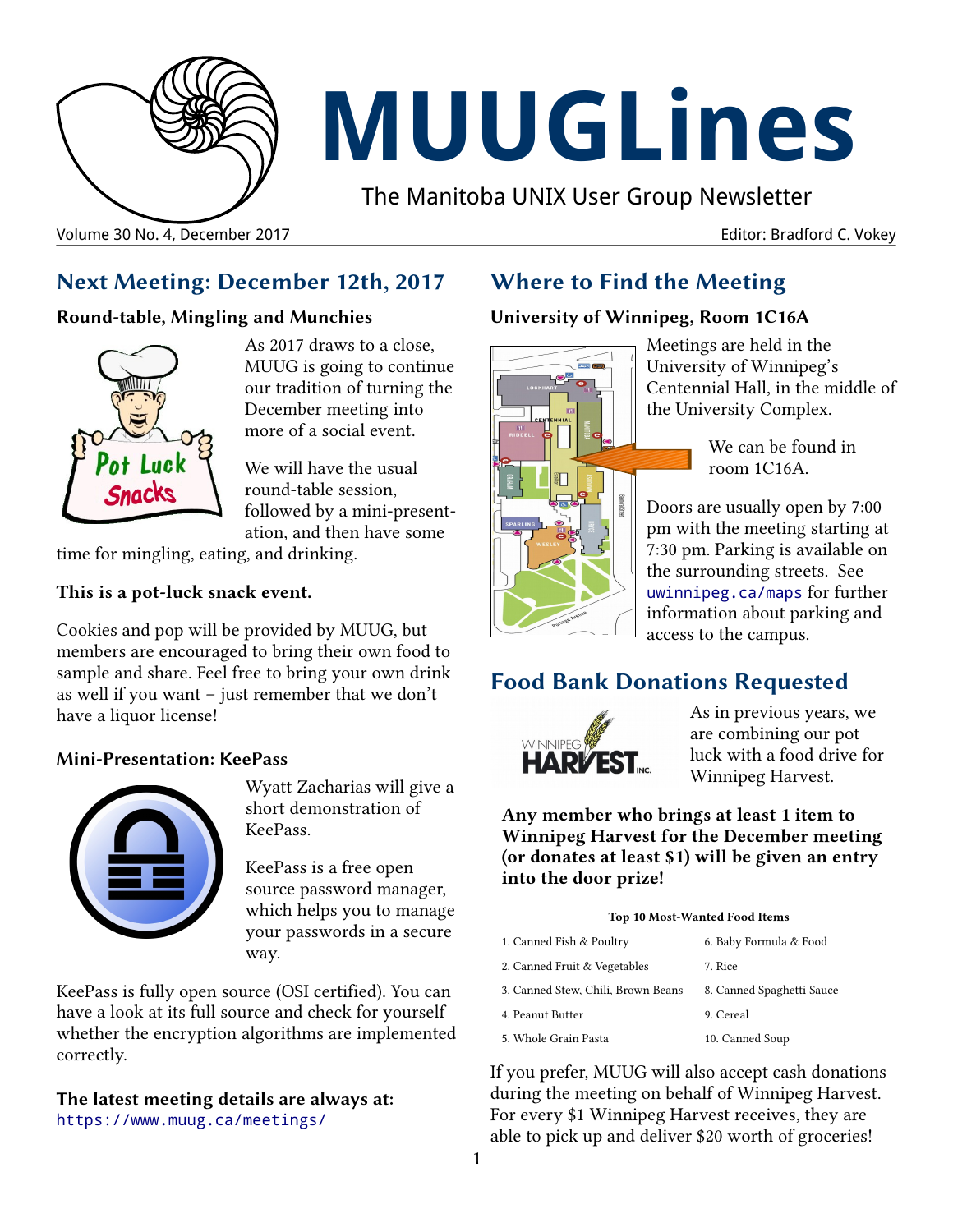# **Meet Your New Board**

The MUUG Board for the 2017-2018 year was elected by acclamation at the November general meeting.

#### **Your board now consists of 8 members:**

- 1. Trevor Cordes
- 2. Gilbert Detillieux
- 3. Kevin McGregor
- 4. Katherine Scrupa
- 5. Adam Thompson
- 6. Tyhr Trubiak
- 7. Brad Vokey
- 8. Wyatt Zacharias

A big thank you to all the nominees who let their names stand for election.

And a special thank you to Paul Sierks for his past contributions to the board and his numerous presentations at our meetings.

# **Board Positions**

Your new board held their first board meeting on November  $22<sup>nd</sup>$ , and for the third year in a row they elected the same executive officers for the current year as the previous year.

| President:             | Wyatt Zacharias      |
|------------------------|----------------------|
| <b>Vice-President:</b> | <b>Trevor Cordes</b> |
| Secretary:             | Gilbert Detillieux   |
| Treasurer:             | <b>Brad Vokey</b>    |

The board (re)appointed a banking committee made up of Brad Vokey, Gilbert Detillieux and Kevin McGregor and a server committee made up of Adam Thompson, Katherine Scrupa, and Wyatt Zacharias.

The new board looks forward to serving you over the next year. If you have any questions or requests, feel free to send an email to <br/>board@muug.ca>.

# **Creative Commons License**

Except where otherwise noted, all  $\odot$ content in this newsletter is licensed under a Creative Commons "Attribution-ShareAlike 2.5 Canada" License.

http:/[/creativecommons.org/licenses/by-sa/2.5/ca/deed.en\\_CA](http://creativecommons.org/licenses/by-sa/2.5/ca/deed.en_CA)

# **December Door Prizes:**

## **This month, bring a food item (or any cash donation) for Winnipeg Harvest to be eligible for the prize draws.**

Along with our usual e-book give away this month we will also be giving away the printed book:

### **Beautiful Code**

*Publisher: O'Reilly Media Release Date: December 2008 Pages: 624*

How do the experts solve difficult problems in software development? In this unique and insightful book, leading computer scientists offer case studies that reveal how they found unusual, carefully designed solutions to highprofile projects. You will be able to look over the shoulder



of major coding and design experts to see problems through their eyes.

This is not simply another design patterns book, or another software engineering treatise on the right and wrong way to do things. The authors think aloud as they work through their project's architecture, the tradeoffs made in its construction, and when it was important to break rules.

This book contains 33 chapters contributed by Brian Kernighan, Karl Fogel, Jon Bentley, Tim Bray, Elliotte Rusty Harold, Michael Feathers, Alberto Savoia, Charles Petzold, Douglas Crockford, Henry S. Warren, Jr., Ashish Gulhati, Lincoln Stein, Jim Kent, Jack Dongarra and Piotr Luszczek, Adam Kolawa, Greg Kroah-Hartman, Diomidis Spinellis, Andrew Kuchling, Travis E. Oliphant, Ronald Mak, Rogerio Atem de Carvalho and Rafael Monnerat, Bryan Cantrill, Jeff Dean and Sanjay Ghemawat, Simon Peyton Jones, Kent Dybvig, William Otte and Douglas C. Schmidt, Andrew Patzer, Andreas Zeller, Yukihiro Matsumoto, Arun Mehta, TV Raman, Laura Wingerd and Christopher Seiwald, and Brian Hayes.

Beautiful Code is an opportunity for you to read the story straight from the master coders.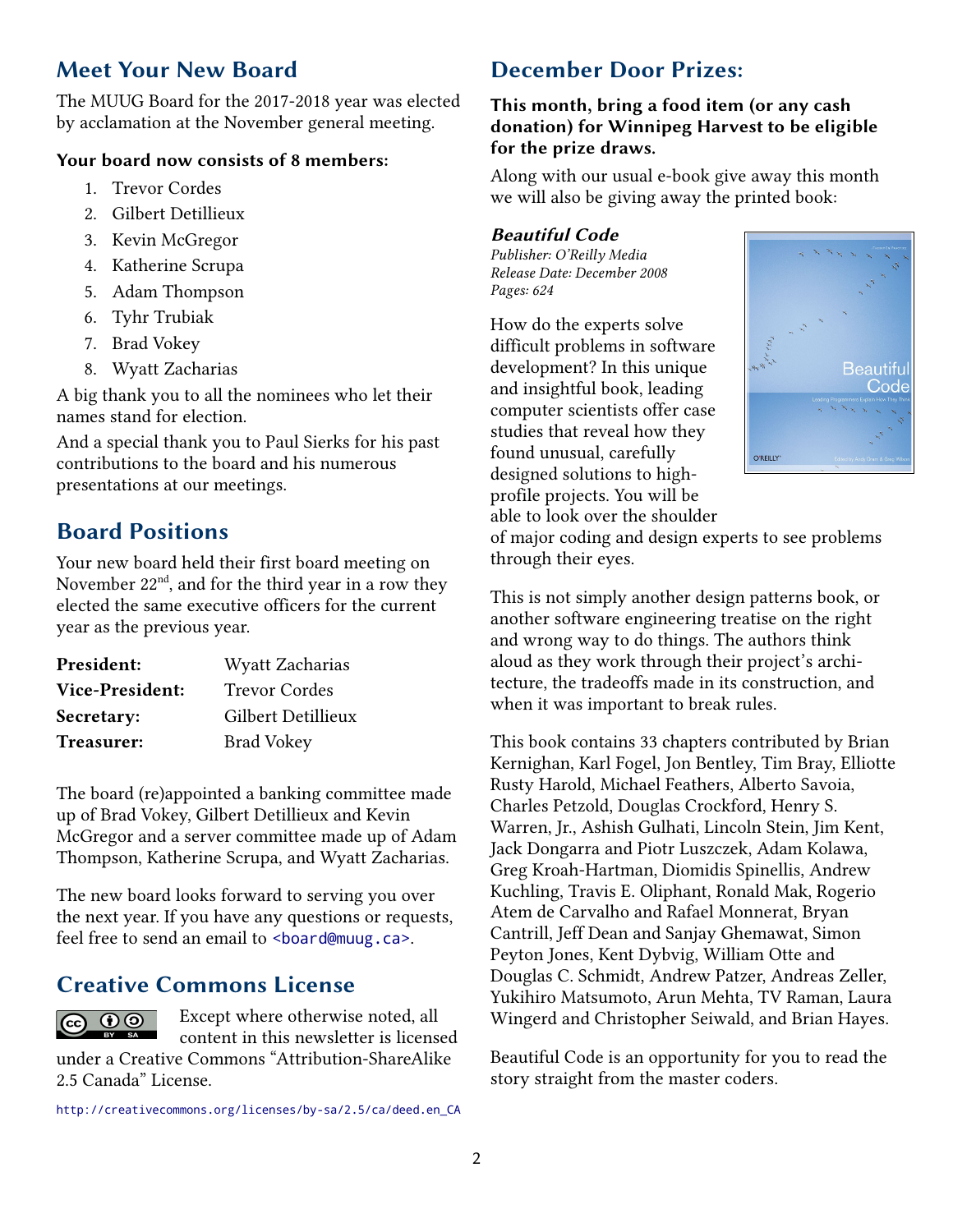# **MUUG Annual Financial Statements**

*By Bradford C. Vokey, MUUG treasurer*



Here are your 2016-2017 annual financial statements.

Our membership has grown to 52 paying members this year (up 4% from 50 paying members last year)!

Our new server (and mirror) will continue to slowly and carefully deplete our built up surplus to better serve the \*nix community here in Manitoba until 2019.

As per our bylaws (11.(h)) *"The books and records of MUUG may be inspected by any member at the Annual Meeting or at any time upon not less than fourteen days notice in writing to the Executive."*

## **MUUG Balance Sheet**

as at 2017-10-31

## **Assets**

| <b>Bank and Cash Accounts</b>             |           |
|-------------------------------------------|-----------|
| <b>Guaranteed Investment Certificates</b> | 14,111.50 |
| Chequing                                  | 1,240.18  |
| Cash on Hand                              | 60.00     |
| PayPal Account                            | 345.66    |
| <b>Total Bank and Cash Accounts</b>       | 15,757.34 |
| <b>Other Assets</b>                       |           |
| Computer Equipment (see note 1)           | 1,959.59  |
| <b>Total Other Assets</b>                 | 1,959.59  |
|                                           |           |
| <b>Total Assets</b>                       | 17,716.93 |
|                                           |           |
| <b>Liabilities</b>                        |           |
|                                           |           |
| <b>Prepaid Membership Dues</b>            | 140.00    |
| <b>Owed to Members</b>                    |           |
| <b>Trevor Cordes</b>                      | 49.70     |
| <b>Total Owed to Members</b>              | 49.70     |
| <b>Total Liabilities</b>                  | 189.70    |
| <b>Net Worth</b>                          | 17,527.23 |

## **MUUG Income and Expenses**

2016-2017 Season (2016-11-01 through 2017-10-31)

| <b>Income</b>                                                                                                  |                               |
|----------------------------------------------------------------------------------------------------------------|-------------------------------|
| <b>Membership Dues</b><br>Current Year (2016/2017)<br>Prevous Year (2015/2016)<br><b>Total Membership Dues</b> | 1,040.00<br>20.00<br>1,060.00 |
| <b>GIC Investment Income</b>                                                                                   | 128.50                        |
| <b>Total Income</b>                                                                                            | 1,188.50                      |
|                                                                                                                |                               |
| <b>Expenses</b>                                                                                                |                               |
| <b>Advertising &amp; Promotion (see note 2)</b>                                                                | 238.68                        |
| <b>Bank Charges</b>                                                                                            |                               |
| Square                                                                                                         | 1.59                          |
| PayPal                                                                                                         | 16.68                         |
| <b>Bank of Montreal</b>                                                                                        | 30.00                         |
| <b>Total Bank Charges</b>                                                                                      | 48.27                         |
| <b>Computer Equipment</b>                                                                                      |                               |
| Depreciation (see note 1)                                                                                      | 979.79                        |
| <b>Total Computer Equipment</b>                                                                                | 979.79                        |
| <b>Meeting Expenses</b>                                                                                        |                               |
| Board Meeting Snacks & Drinks                                                                                  | 195.04                        |
| Door Prizes                                                                                                    | 264.10                        |
| Regular Meeting Snacks & Drinks                                                                                | 88.11                         |
| <b>Supplies</b>                                                                                                | 16.94                         |
| <b>Total Meeting Expenses</b>                                                                                  | 564.19                        |
| <b>Newsletter Expenses</b>                                                                                     |                               |
| Postage                                                                                                        | 170.35                        |
| Preparation                                                                                                    | 300.00                        |
| Printing                                                                                                       | 51.92                         |
| <b>Total Newsletter Expenses</b>                                                                               | 522.27                        |
| <b>Other Expenses</b>                                                                                          |                               |
| <b>Other Printing</b>                                                                                          | 2.25                          |
| <b>Total Other Expenses</b>                                                                                    | 2.25                          |
| <b>Total Expenses</b>                                                                                          | 2,355.45                      |
| <b>Total Deficit</b>                                                                                           | $-1,166.95$                   |

*Note 1: Computer equipment has been recorded at a cost of \$4,898.96 and is straight line depreciated at an expense of \$979.79 per year until 2019. Note 2: Advertising & Promotion consists of 12 month Pro subscription to Meetup.com (\$179.88 USD).*

**Meetup** 

**MUUG Social Links:**